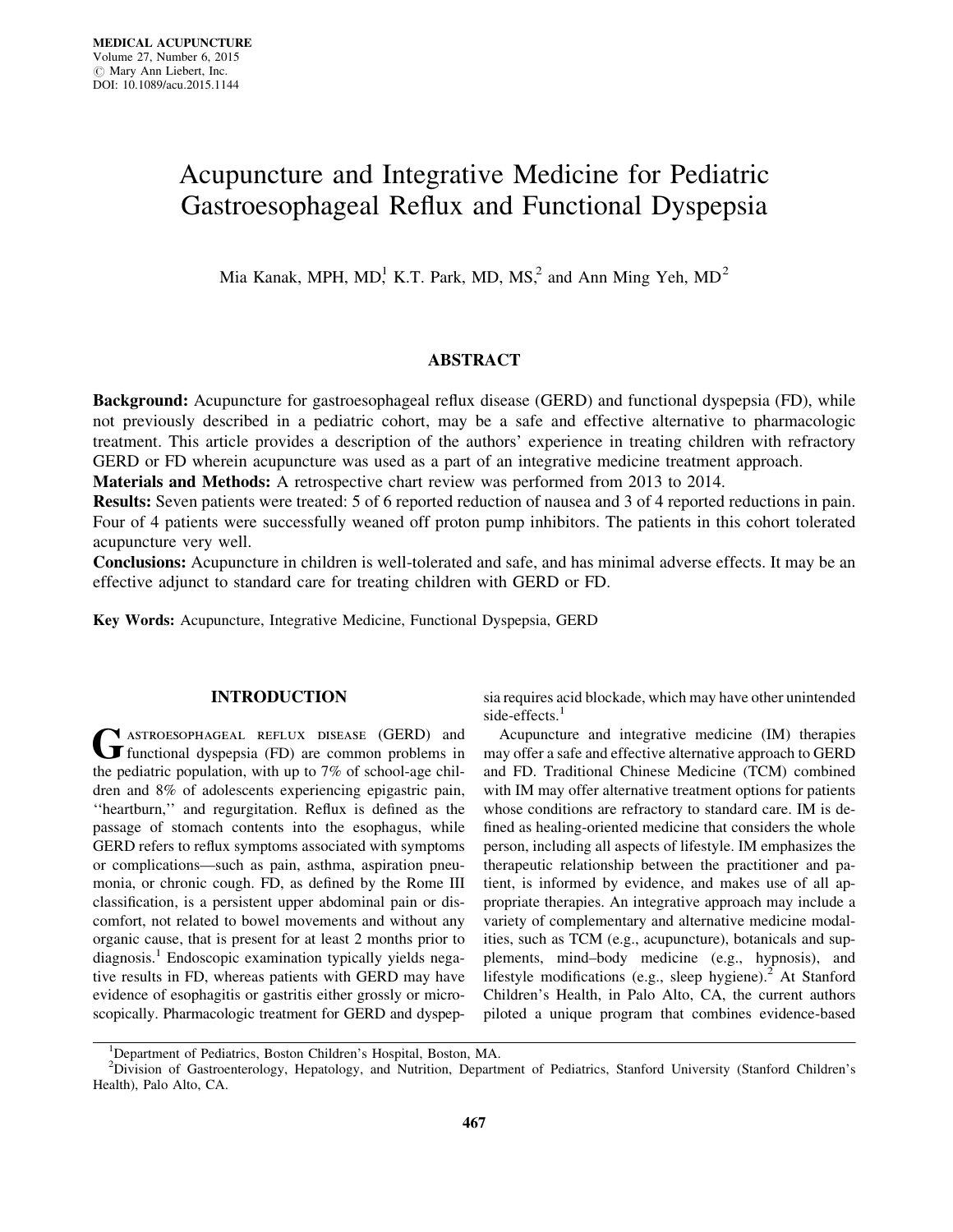integrative therapies into a systematic treatment approach for patients with refractory GERD or FD.

Traditionally, acupuncture points, such as PC 6, ST 36, and other points, have been effective for relieving symptoms, such as nausea, vomiting, and abdominal pain in both adults and children. There are no published studies to date evaluating the use of acupuncture to treat children with reflux or dyspepsia, with the exception of one literature review.<sup>2</sup>

This article describes the current authors' experience with using an IM approach, including acupuncture, to treat children with GERD and FD.

# MATERIALS AND METHODS

## Integrative Medicine Clinic

The Integrative Medicine Clinic at Stanford Children's Health designed a standardized approach by combining therapies that have independently been found to benefit patients with reflux and dyspepsia (see Fig. 1). One pediatric gastroenterologist with medical acupuncture training and certification (A.M.Y.) evaluated and treated all patients. At an initial 90-minute visit, each patient received an individualized IM plan based on a conventional medical evaluation and a TCM diagnosis. Follow-up IM visits were conducted every 1–4 weeks, and included a combination of TCM, botanicals and supplements, mind–body medicine, and lifestyle modifications. Pediatric gastroenterologists within the healthcare system referred children to the IM clinic for a second opinion or after standard pharmacologic treatment failed.

# Data Collection and Analysis

A retrospective chart review was performed to evaluate all children seen at the Integrative Medicine Clinic between 2013 and 2014. Children who received acupuncture and



FIG. 1. Flow diagram of standardized integrative modalities for gastroesophageal reflux disease (GERD) and functional dyspepsia (FD). \*Ginger pills: 250 mg daily to twice a day. Ginger (Zingiber officinale): candied chews as needed. Iberogast<sup>®</sup>: 5–20 drops in water three times per day before or with meals. †Herbal teas (ginger, chamomile [*Matricaria* spp.], lemon balm [*Melissa officinalis*], roasted dandelion root [*Taraxacum officinale*]): 30 minutes before or after meals. Herbal bitters: 1 teaspoon 30 minutes before meals. <sup>‡</sup>Licorice (Glycyrrhiza glabra; deglycyrrhizinated): 400-mg tablet 30 minutes before meals, or aloe (Aloe vera) <sup>3</sup>Melatonin: 0.5 mg to 2 mg qHS 30 minutes before bed. Extended release preferred. PEDS GI, pediatric gastroenterology; EGD, esophagogastroduodenoscopy; TCM, Traditional Chinese Medicine.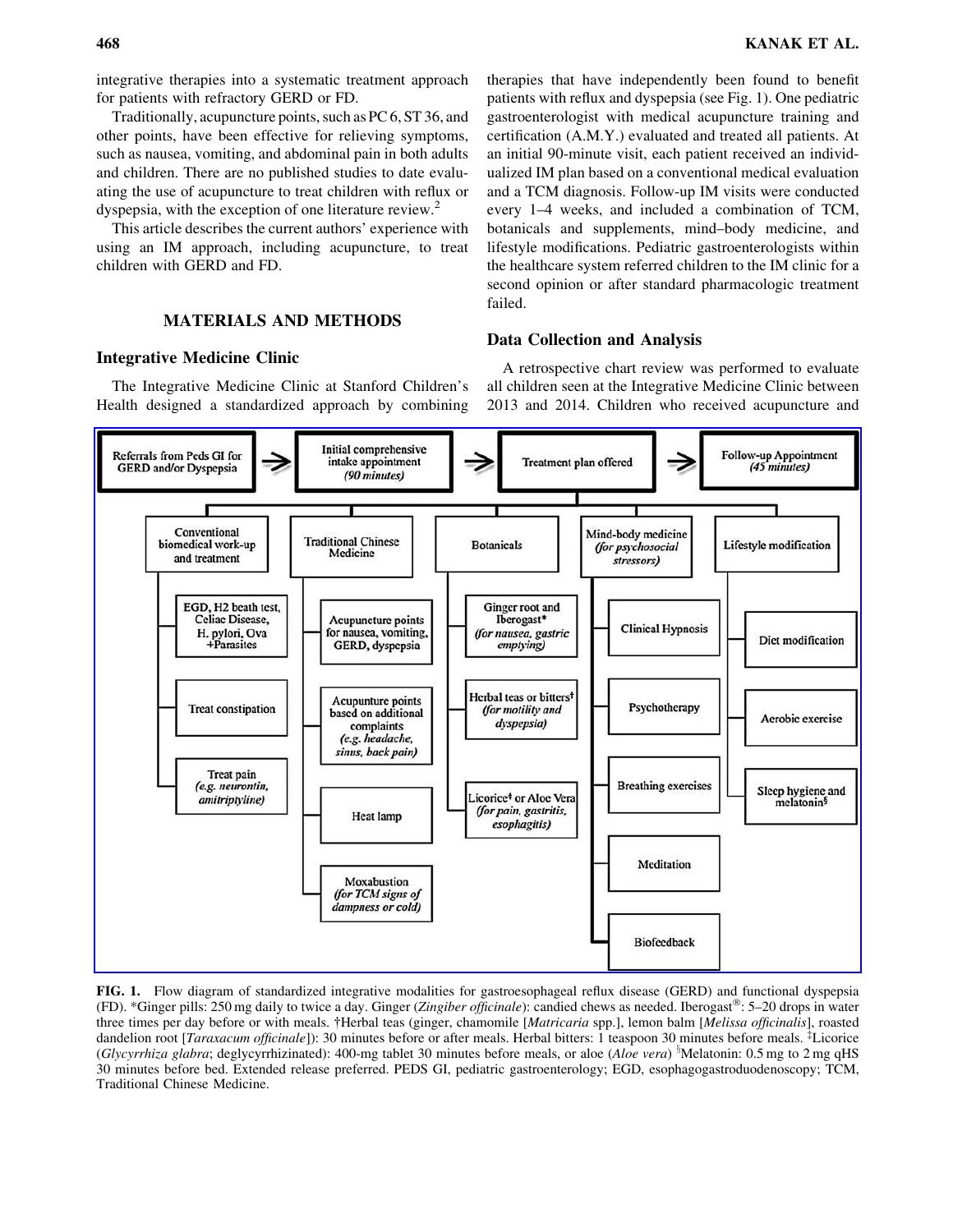

FIG. 2. Core medical acupuncture points for nausea and dyspepsia. All points are bilateral except for those in the midline. \*Every patient received acupuncture or acupressure at these points. †Additional points added if patient presented with concurrent symptoms.



FIG. 3. Pre- and postintervention nausea scores by patient. Improvement trends in nausea were seen based pre- and postintervention scoring in 6 patients. The P-value reflects the result of a paired Student's t-test with two tails to test the hypothesis that pre- and postintervention nausea scores were significantly different at an alpha level of 0.05.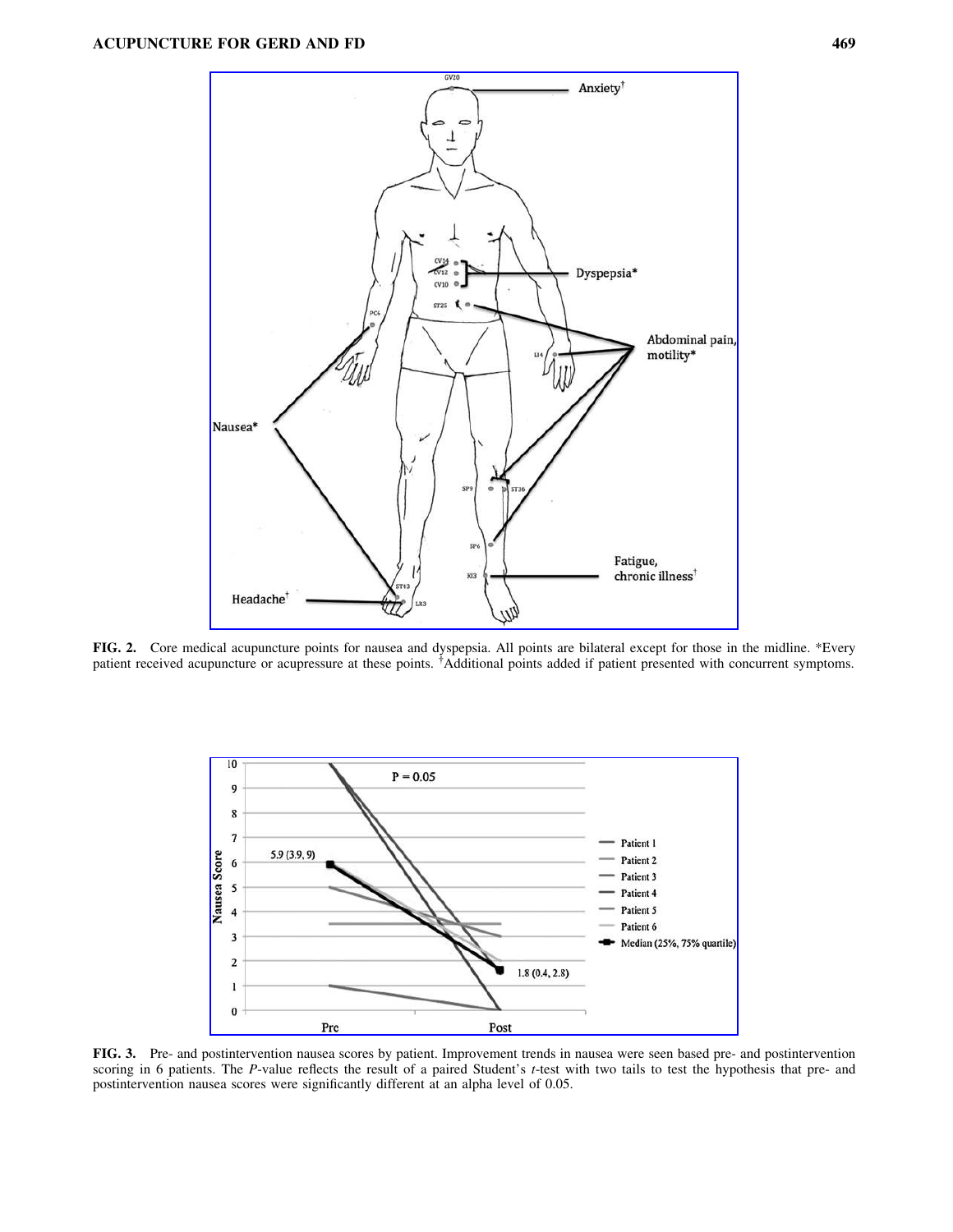|           |                                                            |                                                                                                              | TABLE 1. SUMMARY OF PATIENT DEMOGRAPHICS, COMORBIDITIES, WORK-UPS, PREVIOUS TREATMENTS & INTEGRATIVE MEDICINE INTERVENTIONS |                                                                                                                                                                                                                                                                      |                                                                                                        |                                                                                                                                                                                                                                                                                                                                    |
|-----------|------------------------------------------------------------|--------------------------------------------------------------------------------------------------------------|-----------------------------------------------------------------------------------------------------------------------------|----------------------------------------------------------------------------------------------------------------------------------------------------------------------------------------------------------------------------------------------------------------------|--------------------------------------------------------------------------------------------------------|------------------------------------------------------------------------------------------------------------------------------------------------------------------------------------------------------------------------------------------------------------------------------------------------------------------------------------|
| Patient # | Age, gender &<br>race/ethnicity                            | Comorbidities                                                                                                | Abnormal prior laboratory<br>or imaging results                                                                             | EGD findings                                                                                                                                                                                                                                                         | Prior biomedical<br>treatments tried                                                                   | Integrative medicine<br>interventions                                                                                                                                                                                                                                                                                              |
| Patient 1 | White/Caucasian<br>Non-Hispanic<br>Male<br>$\overline{17}$ | Vocal-cord polyps<br>Chronic sinusitis<br>Panic disorder<br>agoraphobia<br>Constipation<br>without<br>Asthma | None                                                                                                                        | esophagitis & 2-5/HPF<br>Gross: mild furrowing in<br>gastropathy; reflux<br>Pathology: reactive<br>eosinophils in<br>esophagus<br>esophagus                                                                                                                          | ondansetron; probiotics<br>cyproheptadine;<br>lansoprazole;<br>Medications:<br>Diet: none              | TCM: acupuncture; body<br>diet; aerobic exercise;<br>(Zingiber officinale);<br>magnets; ear points;<br>Lifestyle modification:<br>breathing exercises;<br>Mind-body medicine:<br>herbal teas; herbal<br>Botanicals: ginger<br>psychotherapy;<br>sleep hygiene;<br>hypnotherapy;<br>meditation<br>melatonin<br>heat lamp<br>bitters |
| Patient 2 | White/Caucasian<br>Non-Hispanic<br>Female<br>ロ             | Gluten-free diet for<br>celiac disease<br>Constipation<br>possible                                           | None                                                                                                                        | Gross: inflammation with<br>with villous blunting;<br>erythema of stomach<br>chronic nonspecific<br>Pathology: duodenal<br>(peptic duodenitis<br>vs. celiac disease)<br>duodenum; scant<br>mucosa portions<br>reactive changes<br>vascular ectasia;<br>ulceration in | Medications: magnesium<br>omeprazole; TUMS®<br>citrate; Mylanta®;<br>Diet: gluten-free<br>ondansetron; | TCM: acupuncture; body<br>magnets; ear points;<br>Lifestyle modification:<br>diet; sleep hygiene;<br>Mind-body medicine:<br>breathing exercises<br>Botanicals: ginger;<br>hypnotherapy;<br>herbal teas<br>heat lamp<br>melatonin                                                                                                   |
| Patient 3 | Female<br>Asian<br>$\overline{17}$                         | None                                                                                                         | 2 courses of antibiotics)<br>Abnormal H2 breath test<br>(s/p treatment with                                                 | Gross: nonspecific gastritis<br>Pathology: negative                                                                                                                                                                                                                  | lansoprazole, probiotics<br>esomeprazole,<br>Diet: dairy-free<br>Medications:                          | (continued)<br>Botanicals: herbal teas<br>TCM: acupuncture; ear<br>Lifestyle modification:<br>Mind-body medicine:<br>breathing exercises<br>diet; sleep hygiene<br>points; heat lamp<br>psychotherapy;<br>hypnotherapy;                                                                                                            |

470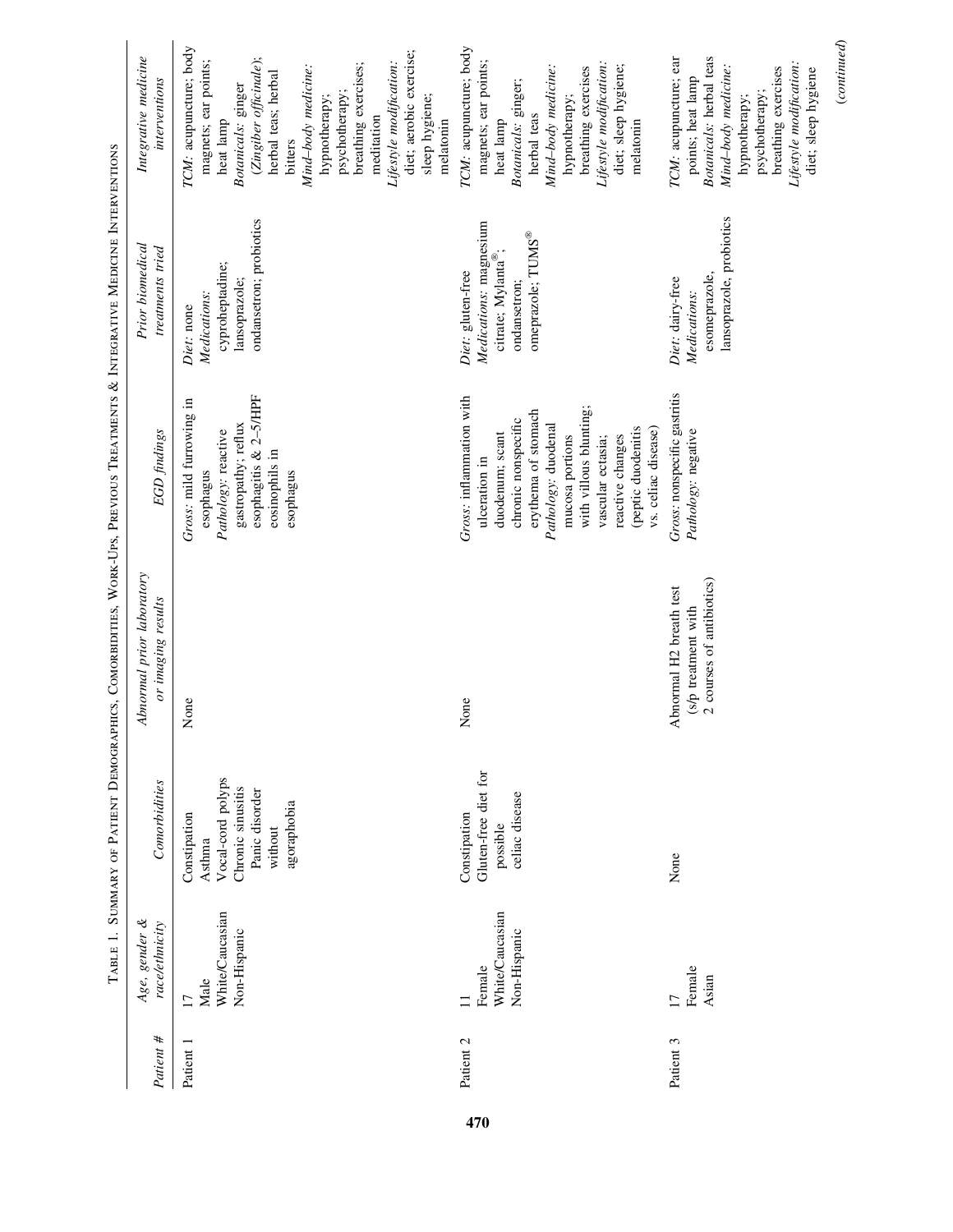|           |                                                              |                                                                                                                             | TABLE 1. (CONTINUED)                                                                                                        |                                                                                           |                                                                                                                                                               |                                                                                                                                                                                                                                                                                         |
|-----------|--------------------------------------------------------------|-----------------------------------------------------------------------------------------------------------------------------|-----------------------------------------------------------------------------------------------------------------------------|-------------------------------------------------------------------------------------------|---------------------------------------------------------------------------------------------------------------------------------------------------------------|-----------------------------------------------------------------------------------------------------------------------------------------------------------------------------------------------------------------------------------------------------------------------------------------|
| Patient # | Age, gender &<br>race/ethnicity                              | Conorbidities                                                                                                               | Abnormal prior laboratory<br>or imaging results                                                                             | EGD findings                                                                              | Prior biomedical<br>treatments tried                                                                                                                          | Integrative medicine<br>interventions                                                                                                                                                                                                                                                   |
| Patient 4 | White/Caucasian<br>Non-Hispanic<br>Female<br>$\overline{17}$ | Many sinus infections<br>Seasonal allergies &<br>Dysmenorrhea<br>Depression<br>Migraines<br>TMJ pain<br>rhinitis<br>Anxiety | None                                                                                                                        | None                                                                                      | Medications: L-theanine;<br>omeprazole, probiotic;<br>(e.g., caffeine, fatty<br>identified triggers<br>Diet: avoiding self-<br>promethazine<br>foods)         | Botanicals: ginger; herbal<br>TCM: acupuncture; body<br>(Glycyrrhiza glabra)<br>magnets; ear points;<br>Lifestyle modification:<br>breathing exercises;<br>Mind-body medicine:<br>diet; sleep hygiene<br>psychotherapy;<br>hypnotherapy;<br>teas; licorice<br>moxibustion<br>meditation |
| Patient 5 | White/Caucasian<br>Non-Hispanic<br>Female<br>$\frac{8}{18}$  | Lactose intolerance<br>Migraines                                                                                            | follow-through with mild<br>gastric fold thickening<br>Disaccharidase with low<br>Upper GI/ small bowel<br>lactase activity | Pathology: mild gastritis<br>Gross: mild erythema in<br>stomach & esophagus<br>of stomach | Diet: dairy-free; avoiding<br>self-identified triggers<br>(e.g., fatty foods)<br>esomeprazole;<br>lansoprazole;<br>ondansetron;<br>Medications:<br>sucralfate | TCM: acupuncture; body<br>diet; aerobic exercise;<br>Botanicals: herbal teas<br>Lifestyle modification:<br>magnets; ear points<br>sleep hygiene                                                                                                                                         |
| Patient 6 | White/Caucasian<br>Non-Hispanic<br>Female                    | None                                                                                                                        | None                                                                                                                        | Pathology: negative<br>Gross: normal<br>biopsies                                          | trigger (e.g., dairy food)<br>Medications: famotidine,<br>Diet: avoiding self-<br>identified<br><b>TUMS</b>                                                   | Botanicals: ginger; herbal<br>TCM: acupuncture; body<br>diet; aerobic exercise;<br>magnets; ear points<br>Lifestyle modification:<br>Mind-body medicine:<br>breathing exercises<br>sleep hygiene;<br>hypnotherapy;<br>melatonin<br>bitters                                              |
| Patient 7 | Female<br>Asian<br>$\overline{17}$                           | Allergic rhinitis                                                                                                           | None                                                                                                                        | Gross: mild gastritis<br>Pathology: negative<br>biopsies                                  | Diet: lactose-free<br>lansoprazole<br>Medications:                                                                                                            | aerobic exercise; sleep<br>TCM: acupuncture; body<br>magnets; ear points;<br>Lifestyle modification:<br>hygiene; melatonin<br>heat lamp                                                                                                                                                 |
|           |                                                              |                                                                                                                             |                                                                                                                             |                                                                                           |                                                                                                                                                               |                                                                                                                                                                                                                                                                                         |

TMJ, temporomandibular joint; s/p, status post; HPF, high powered field; EGD, esophagogastroduodenoscopy, GJ, gastrointestinal; TCM, Traditional Chinese Medicine. TMJ, temporomandibular joint; s/p, status post; HPF, high powered field; EGD, esophagogastroduodenoscopy, GI, gastrointestinal; TCM, Traditional Chinese Medicine.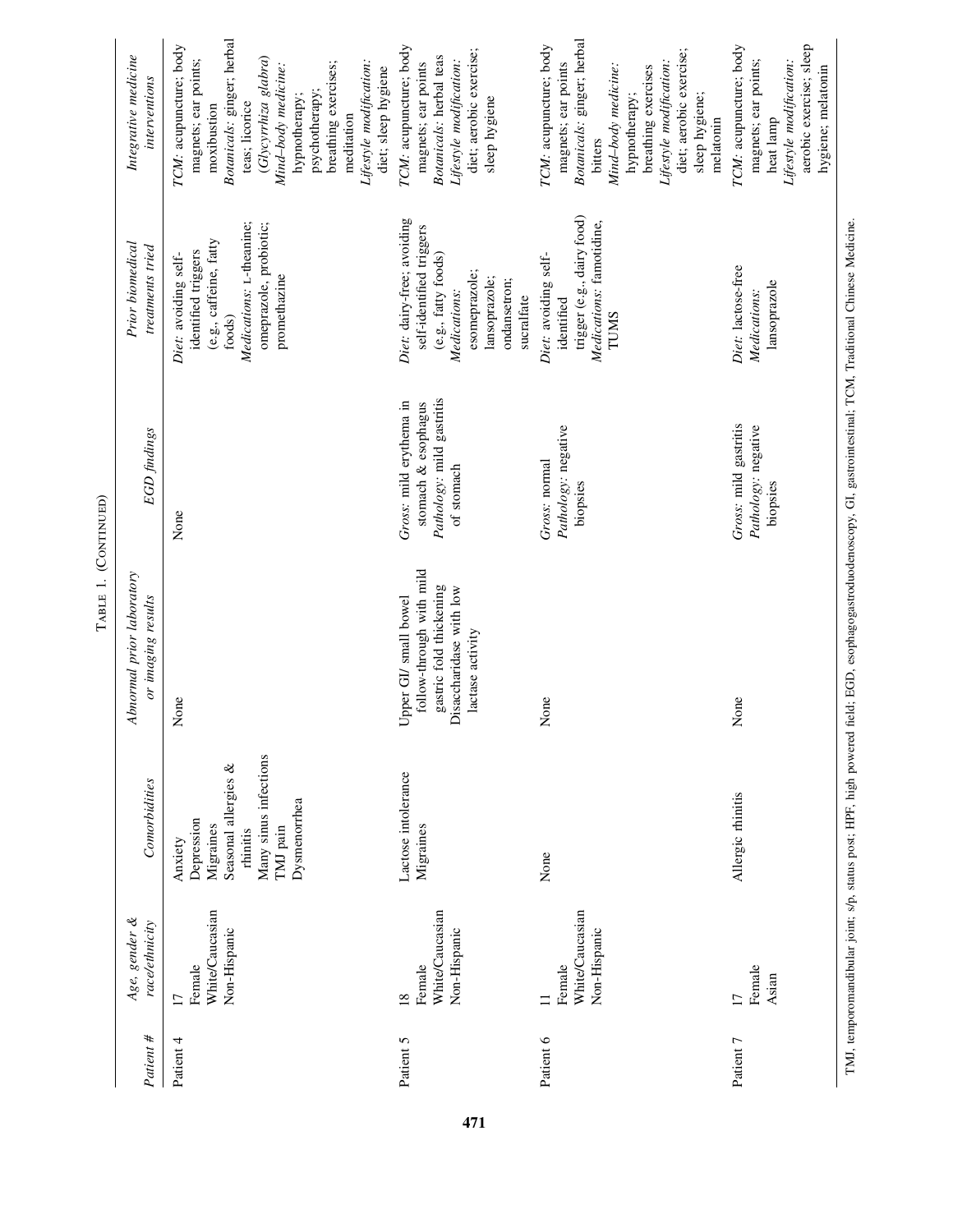integrative modalities for GERD or FD were included in this study. Data on demographics, comorbidities, previous work-ups and treatments, and use of Integrative Medicine Clinic therapies were collected. Outcome variables of nausea scores (1–10), Wong-Baker FACES pain scores (1–10), and acid-blocking medication usage were recorded at each clinic visit as part of routine care. Descriptive statistics were used to assess frequencies of therapies and pre- and postintervention changes in outcome variables. A paired Student's t-test with two tails was performed to test the hypothesis that pre- and postintervention nausea scores were significantly different at an alpha level of 0.05. The institutional review board at Stanford approved this study.

## Intervention

Patients received acupuncture at an average interval of every 4–6 weeks. All children in the study received medical acupuncture with Seirin J needles (Weymouth, MA) of 0.16–0.20 gauge, 30-mm length, at core points bilaterally for nausea or dyspepsia as well for other symptoms on an asneeded basis (e.g., headache, fatigue). Core acupuncture points, outlined in Figure 2, included PC 6, ST 43, ST 25, CV 10, CV 12, CV 14, ST 36, SP 6, SP 9, and LI 4. The asneeded points included GV 20, LR 3, and KI 3; these points were added when indicated per a TCM evaluation. GV 20 was added to the protocol in patients with anxiety, insomnia, or agitation. LR 3 was needled and left in dispersion when there was evidence of Excess Liver Qi or Excess Fire. KI 3 was tonified if a patient had evidence of Kidney Qi Deficiency or Kidney Yin Deficiency. All points were needled bilaterally unless the point was on the midline. If a patient was acupuncture naïve, then only one or two needles were used at either ST 36 and/or LI 4 and were retained for 1–2 minutes to familiarize the patient with acupuncture.

As the patients grew accustomed to the treatments, the number of needles increased. Needles were inserted  $\sim$  2 mm or until De Qi was elicited, twirled clockwise (except for LR 3, which was left in dispersion), and retained for 15 minutes. No electrical stimulation was used. Acupressure was performed with Magnetty<sup>TM</sup> body magnets. Acupressure was substituted for acupuncture if a patient did not initially tolerate the full acupuncture treatment. Patients were instructed to remove any magnets applied in the office if they did not fall off in 3 days.

Patients were also taught the locations of points CV 12, ST 43, and PC 6 and were given magnets to take home. The patients were instructed to place body magnets once per week at ST 43 and PC 6 bilaterally as needed for increased nausea, and at CV 12 as needed for increased pain or dyspepsia. The patients were instructed, after placing the magnets, to apply firm pressure for  $\sim$  5 minutes to obtain symptomatic relief. A Pointer Plus Excel (Elite Healthcare, Dublin, Ireland) point finder was used to locate reactive points Shen Men, Liver, Spleen, Stomach, and Point Zero on the ear. AccuPatch gold-plated beads were applied at each of these points, and patients were instructed to remove the beads if they did not fall off in 3 days.

The first-line botanicals recommended were ginger (Zingiber officinale) and herbal teas. In addition, herbal bitters, deglycyrrhizinated licorice (Glycyrrhiza glabra), and Iberogast<sup> $\mathcal{O}$ </sup> were recommended if symptoms continued (see dosage and frequency listed in Fig. 1).

Mind–body medicine sessions were available for all patients and included hypnotherapy, psychotherapy, breathing exercises, and/or meditation led by a certified practitioner. Lifestyle modifications consisted of eliminating trigger foods from diets, increasing physical activity, and improving sleep hygiene (with or without melatonin).

# RESULTS

#### Patient Characteristics

Table 1 summarizes the demographics, comorbidities, and previous work-ups and treatments for the 7 children who received acupuncture. The average patient age was 15. Common comorbidities included constipation, allergic rhinitis or sinusitis, and psychiatric disorders. Four patients had normal esophagogastroduodenoscopy results or mild gastritis with negative biopsy results. Several patients had previously tried dietary modifications (e.g., a lactose-free diet). Six patients were taking histamine-2 blockers or proton pump inhibitors (PPIs) to relieve reflux symptoms; 4 patients were taking a PPI at the times of the initial clinic visits.

## Individualized Therapy

On average, each patient had 8.7 clinic visits (range: 3–17 visits) over a mean duration of 167 days (range: 50–342 days). Table 1 lists all of the integrative treatment methods used for each patient. All patients received acupuncture and auricular or body acupressure. No significant adverse events occurred. One patient had self-limited erythema—which is a normal effect of acupuncture—during needling at several sites. Six patients tried botanical supplements and 5 participated in mind–body medicine sessions. All children received lifestyle counseling; 2 patients met with a registered dietitian and 4 patients were started on melatonin.

## Patient-Reported Outcomes and De-Escalation of PPIs

Five of 6 patients with chronic nausea at baseline reported improvement. Figure 3 shows the downward trend between pre- and postintervention nausea scores. The differences in individual scores were not statistically significant ( $P = 0.05$ ). Lack of significance might have been partially the result of a large variance in the baseline nausea scores. However, the patients with baseline nausea scores >5 all showed marked improvement. Seventy-five percent  $(n=4)$  of patients who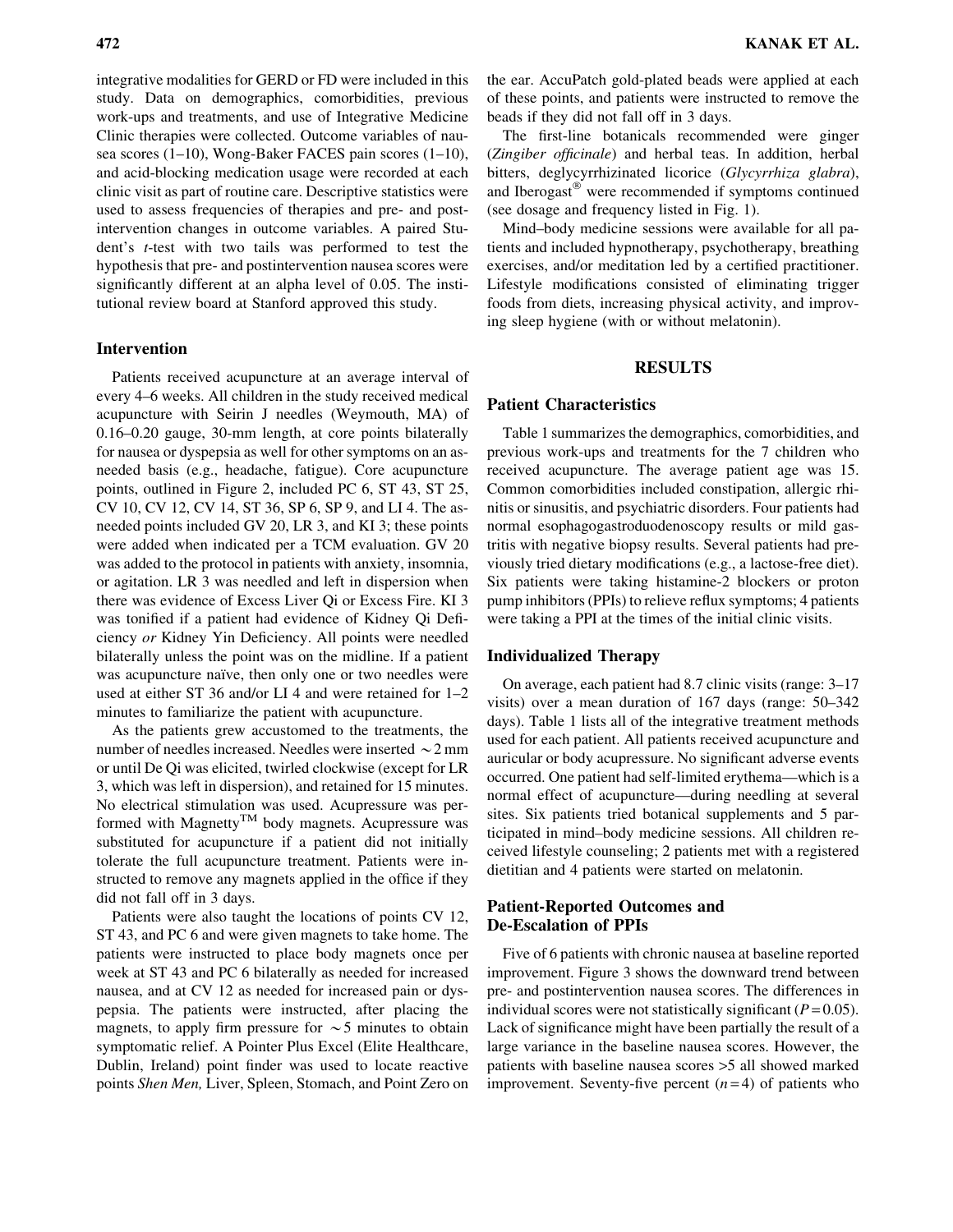## ACUPUNCTURE FOR GERD AND FD 473

initially had epigastric pain reported improvement. All 4 patients who were taking PPIs at the initial evaluations were weaned off over the course of treatment.

### DISCUSSION

The current authors' experience, based on a retrospective analysis of a small pediatric cohort, showed that an IM approach that includes acupuncture might be effective for treating refractory GERD and FD. Although this study was limited by a small N, 80% and 75% of the patients reported decreases in nausea and had decreased pain scores, respectively. All of the patients were weaned off of PPI medications. While the pre- and postintervention difference in nausea scores was not statistically significant, nausea scores improved for all but 1 patient, whose score stayed the same. No significant adverse effects were reported. Patients reported having symptomatic relief immediately after acupuncture sessions while still in the clinic, and also after using botanical remedies and mind–body techniques at home. Although the generalizability of these results is premature because of the aforementioned limitations, the current authors highlight a new and underutilized therapy option for GERD and dyspepsia.

Acupuncture in children is well-tolerated, safe, and has minimal adverse effects. $3$  The patients in the current cohort tolerated acupuncture very well. In general, acupuncture in pediatrics requires a slightly different approach than acupuncture for adults. Fewer needles are used, and noninvasive body magnets are allowed for acupressure when patients are initially needle phobic.

The current study is the first to describe the use of a standardized integrative treatment approach for GERD and FD. All of the interventions were informed by evidence. Studies have found PC 6 and ST 36 to be effective for treating dyspepsia<sup>4,5</sup> and pediatric abdominal pain.<sup>6,7</sup> Furthermore, a randomized clinical trial in adults with GERD showed that adding acupuncture to PPI therapy reduced symptoms more effectively than doubling the PPI dose.<sup>8</sup>

Functional magnetic resonance imaging research has indicated increased attenuation of the cerebrocerebellum after acupuncture on point PC 6 more so than at control points, suggesting modulation of cerebellar activities.<sup>9</sup> This suggests that the mechanism of action of PC 6 may reduce nausea through central cerebellar modulation. Given that nausea is often a significant symptom in GERD and FD, PC 6 can potentially be used to treat patients with nauseapredominant FD or GERD.

ST 36 (Zusanli), on the Stomach meridian, has been found in healthy men to decrease basal-acid output and gastricacid secretion, increase pancreatic polypeptide levels, and increase the amplitude of gastric antral contractions.<sup>5</sup>

The botanicals and supplements recommended in the Integrative Medicine Clinic (e.g., ginger, licorice, Iberogast) have been found to reduce reflux symptoms with few adverse effects.10–13 Mind–body techniques have reduced abdominal pain in children with both functional abdominal pain and irritable bowel syndrome.14–16 Poor sleep has been associated with exacerbated reflux symptoms on the following day,<sup>17</sup> and melatonin has reduced GERD symptoms, compared to placebo, and has shown gastro-protective effects in small trials with adults.<sup>18,19</sup> These studies suggest that the application of individual integrative therapies in pediatric gastroenterology may have significant potential for application in the future.

Because of the multiple treatment approaches, it was difficult to isolate which individual modalities were the most effective. The simultaneous use of multiple modalities simulates the healing-oriented approach used in IM and pain clinics to treat the whole person. Patients were referred to this Integrative Medicine Clinic after exhausting conventional treatments. However, the purpose of the study was not to evaluate a single intervention but to describe the effect of a holistic approach that integrated multiple therapies, including acupuncture. The authors hope that this study will inform future larger prospective comparative effectiveness studies looking at this integrative approach.

## **CONCLUSIONS**

In this cohort of children with GERD or FD treated with a combination of acupuncture and other integrative modalities, PPI's were weaned off, and there was decrease in nausea and pain. IM may offer additional options to patients for whom standard pharmacologic treatment has failed. Prospective trials are required to study the safety, efficacy, and costeffectiveness of acupuncture and IM for FD and GERD.

# AUTHOR DISCLOSURE STATEMENT

All authors have no conflicts of interest to disclose. M.K. was funded by the Stanford University School of Medicine Medical Scholars Research Program.

#### REFERENCES

- 1. Vandenplas Y, Rudolph CD, Di Lorenzo C, et al.; NASP-GHAN; ESPGHAN. Pediatric gastroesophageal reflux clinical practice guidelines: Joint recommendations of the North American Society for Pediatric Gastroenterology, Hepatology, and Nutrition (NASPGHAN) and the European Society for Pediatric Gastroenterology, Hepatology, and Nutrition (ESP-GHAN). [J Pediatr Gastroenterol Nutr](http://online.liebertpub.com/action/showLinks?pmid=19745761&crossref=10.1097%2F01.mpg.0000361306.15727.54). 2009;49(4):498–547.
- 2. Yeh AM, Golianu B. Integrative treatment of reflux and functional dyspepsia in children. [Children](http://online.liebertpub.com/action/showLinks?crossref=10.3390%2Fchildren1020119). 2014;1(2):119–133.
- 3. Jindal V, Ge A, Mansky PJ. Safety and efficacy of acupuncture in children: A review of the evidence. [J Pediatr](http://online.liebertpub.com/action/showLinks?pmid=18525459&crossref=10.1097%2FMPH.0b013e318165b2cc) [Hematol Oncol](http://online.liebertpub.com/action/showLinks?pmid=18525459&crossref=10.1097%2FMPH.0b013e318165b2cc). 2008;30(6):431–442.